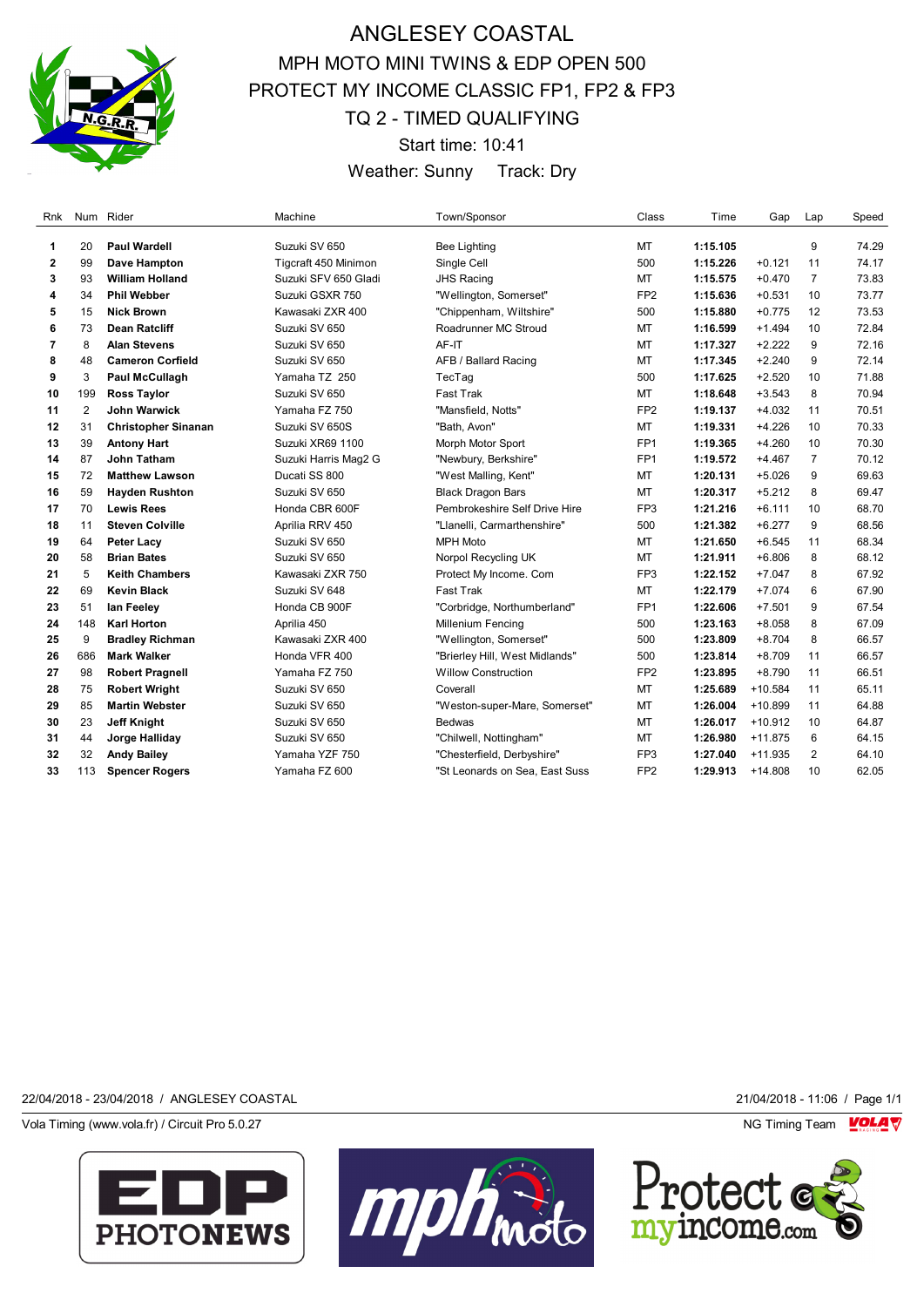

# ANGLESEY COASTAL MPH MOTO MINI TWINS & EDP OPEN 500 PROTECT MY INCOME CLASSIC FP1, FP2 & FP3 TQ 2 - TIMED QUALIFYING LAP TIMES

 Cameron Corfield **START** 

 **1:19.263 1:18.434 1:17.493** 1:18.149 1:18.125 **1:17.345** 1:17.662 1:17.879

 Christopher Sinanan **START** 

 **1:20.390** 1:20.454 1:21.079 **1:20.182** 1:20.554 **1:19.854** 1:19.908 **1:19.331** 1:20.593

| Lap | Time               | Lap |
|-----|--------------------|-----|
|     |                    |     |
|     | <b>Brian Bates</b> | 3   |
|     |                    | 4   |
|     | <b>START</b>       | 5   |
| 1   |                    | 6   |
| 2   | 1:25.961           | 7   |
| 3   | 1:23.709           | 8   |
| 4   | 1:23.170           | 9   |
| 5   | 1:21.911           | 10  |
| 6   | 1:22.533           | 11  |
| 7   | 1:21.951           |     |
| 8   | 1:25.799           |     |

|    | Dean Ratcliff |
|----|---------------|
|    | <b>START</b>  |
| 1  |               |
| 2  | 1:17.225      |
| 3  | 1.17.301      |
| 4  | 1.20694       |
| 5  | 1:16.599      |
| 6  | 1.17.310      |
| 7  | 1.17 396      |
| 8  | 1:18.370      |
| 9  | 1.17449       |
| 10 | 1:17.314      |

Time

 **1:15.344** 1:15.457 1:15.635 1:15.849 1:15.629 1:16.529 **1:15.226** 1:15.884 1:16.235

| <b>Hayden Rushton</b> |              |  |  |  |  |
|-----------------------|--------------|--|--|--|--|
|                       | <b>START</b> |  |  |  |  |
| 1                     |              |  |  |  |  |
| 2                     | 1:24.620     |  |  |  |  |
| 3                     | 1:21.062     |  |  |  |  |
| 4                     | 1:21.301     |  |  |  |  |
| 5                     | 1:20.920     |  |  |  |  |
| 6                     | 1:20.317     |  |  |  |  |
| 7                     | 1:21.132     |  |  |  |  |
| 8                     | 1:20.830     |  |  |  |  |
|                       |              |  |  |  |  |

| lan Feeley   |          |  |  |
|--------------|----------|--|--|
| <b>START</b> |          |  |  |
| 1            |          |  |  |
| 2            | 1:26.593 |  |  |
| 3            | 1:25.030 |  |  |
| 4            | 1:24.344 |  |  |
| 5            | 1:24.197 |  |  |



| ⊶ |
|---|
|   |

| Alan Stevens |          |  |  |  |
|--------------|----------|--|--|--|
| <b>START</b> |          |  |  |  |
| 1            |          |  |  |  |
| 2            | 1:19.871 |  |  |  |
| 3            | 1.20.256 |  |  |  |
| 4            | 1:17.582 |  |  |  |
| 5            | 1.18 732 |  |  |  |
| 6            | 1:19 063 |  |  |  |
| 7            | 1:17.368 |  |  |  |
| 8            | 1:17.327 |  |  |  |
| 9            | 3:33.038 |  |  |  |

| <b>Andy Bailey</b> |              |  |  |
|--------------------|--------------|--|--|
|                    | <b>START</b> |  |  |
|                    |              |  |  |
| 2                  | 1:27.040     |  |  |

| Antony Hart  |          |  |  |
|--------------|----------|--|--|
| <b>START</b> |          |  |  |
| 1            |          |  |  |
| 2            | 1:21.474 |  |  |
| 3            | 1:20.148 |  |  |
| 4            | 1:19.523 |  |  |
| 5            | 1:19.365 |  |  |
| 6            | 1:20.213 |  |  |
| 7            | 1.22.140 |  |  |
| 8            | 1:19.441 |  |  |
| 9            | 1.21.317 |  |  |
| 10           | 1:20.135 |  |  |

| <b>Bradley Richman</b> |              |  |  |
|------------------------|--------------|--|--|
|                        | <b>START</b> |  |  |
| 1                      |              |  |  |
| 2                      | 1:24.709     |  |  |
| 3                      | 1:24.400     |  |  |
| 4                      | 1.25.312     |  |  |
| 5                      | 1.24 808     |  |  |
| 6                      | 4.21.681     |  |  |
| 7                      | 1:23.809     |  |  |
| 8                      | 1.24 178     |  |  |

## 22/04/2018 - 23/04/2018 / ANGLESEY COASTAL 21/04/2018 - 11:12 / Page 1/3

Vola Timing (www.vola.fr) / Circuit Pro 5.0.27 NG Timing Team VOLA V





 Dave Hampton **START** 

**1:16.935**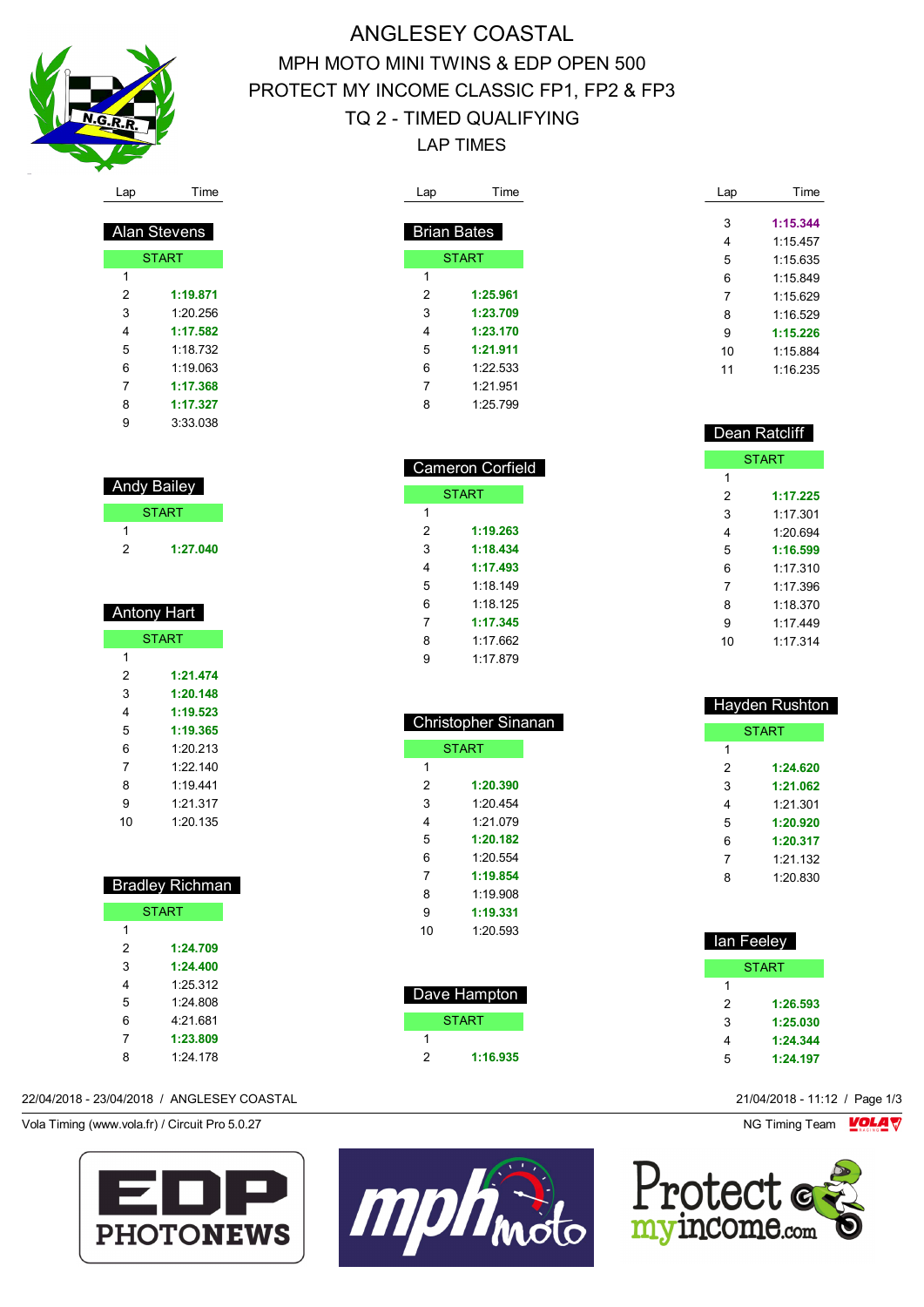ANGLESEY COASTAL MPH MOTO MINI TWINS & EDP OPEN 500 PROTECT MY INCOME CLASSIC FP1, FP2 & FP3 TQ 2 - TIMED QUALIFYING LAP TIMES

| Lap | Time     |
|-----|----------|
| 6   | 1:25.012 |
| 7   | 1:23.151 |
| 8   | 1:22.984 |
| g   | 1:22.606 |
|     |          |

### Jeff Knight **START 1:29.940 1:29.494 1:27.597** 1:28.061 **1:27.112 1:26.957** 1:27.328 **1:26.017** 1:27.279

| John Tatham  |          |  |  |  |
|--------------|----------|--|--|--|
| <b>START</b> |          |  |  |  |
| 1            |          |  |  |  |
| 2            | 1:22.518 |  |  |  |
| 3            | 1:20.141 |  |  |  |
| 4            | 1:19.572 |  |  |  |
| 5            | 1:20.084 |  |  |  |
| 6            | 1:20.726 |  |  |  |
| 7            | 1:20.841 |  |  |  |

| John Warwick |              |  |
|--------------|--------------|--|
|              | <b>START</b> |  |
| 1            |              |  |
| 2            | 1:24.777     |  |
| 3            | 1:21.008     |  |
| 4            | 1.22.862     |  |
| 5            | 1:19.811     |  |
| 6            | 1.19889      |  |
| 7            | 1:19.361     |  |
| 8            | 1:19.516     |  |
| 9            | 1:19.137     |  |
| 10           | 1.19569      |  |
| 11           | 1.21.574     |  |
|              |              |  |

| Jorge Halliday |              |
|----------------|--------------|
|                | <b>START</b> |
| 1              |              |
| 2              | 1:30.368     |
| 3              | 1:28.939     |
| 4              | 1:27.398     |
| 5              | 1.28 704     |
| 6              | 1:26.980     |

| Lap         | Time         |
|-------------|--------------|
| Karl Horton |              |
|             | <b>START</b> |
| 1           |              |
| 2           | 1:26.206     |
| 3           | 1:25.835     |
| 4           | 1:25.042     |
| 5           | 1.26309      |
| 6           | 1:24.577     |
| 7           | 1:23.286     |
| 8           | 1:23.163     |

|   | <b>Keith Chambers</b> |
|---|-----------------------|
|   | <b>START</b>          |
| 1 |                       |
| 2 | 1:24.179              |
| 3 | 1:23.265              |
| 4 | 1:23.089              |
| 5 | 1:22.949              |
| 6 | 1:22.152              |
| 7 | 1:23.097              |
| ጸ | 1.22 646              |

| Kevin Black  |  |
|--------------|--|
| <b>START</b> |  |
|              |  |
| 1:23.022     |  |
| 1:22.179     |  |
| 1.22.641     |  |
| 1:23:111     |  |
| 3:05631      |  |
|              |  |

| Lewis Rees |              |
|------------|--------------|
|            | <b>START</b> |
| 1          |              |
| 2          | 1:22.719     |
| 3          | 1.23.214     |
| 4          | 1:22.344     |
| 5          | 1:21.471     |
| 6          | 1.21 698     |
| 7          | 1:23.366     |
| 8          | 1.21 791     |
| 9          | 1:21.216     |
| 10         | 1.21.243     |
|            |              |

| Mark Walker |              |
|-------------|--------------|
|             | <b>START</b> |
|             |              |
| 2           | 1:29.599     |
| 3           | 1:28.127     |

| Lap | Time       |
|-----|------------|
|     |            |
| 4   | 1:26.395   |
| 5   | 1:23.833   |
| 6   | 1:23.814   |
| 7   | 1:23.979   |
| 8   | 1.25 020   |
| 9   | 1:24 430   |
| 10  | 1.25678    |
| 11  | $1.24$ 832 |
|     |            |

|    | <b>Martin Webster</b> |
|----|-----------------------|
|    | <b>START</b>          |
| 1  |                       |
| 2  | 1:30.070              |
| 3  | 1:28.481              |
| 4  | 1:27.930              |
| 5  | 1.28.289              |
| 6  | 1:27.687              |
| 7  | 1.28.352              |
| 8  | 1:26.004              |
| 9  | 1:26.060              |
| 10 | 1.27 311              |
| 11 | 1.26.260              |

| <b>START</b><br>1<br>2<br>1:22.830<br>3<br>1:22.334<br>4<br>1:20.954<br>5<br>1.22.396<br>6<br>1.21 152 | <b>Matthew Lawson</b> |  |
|--------------------------------------------------------------------------------------------------------|-----------------------|--|
|                                                                                                        |                       |  |
|                                                                                                        |                       |  |
|                                                                                                        |                       |  |
|                                                                                                        |                       |  |
|                                                                                                        |                       |  |
|                                                                                                        |                       |  |
|                                                                                                        |                       |  |
| 1:20.846<br>7                                                                                          |                       |  |
| 1:20.131<br>8                                                                                          |                       |  |
| 1:22 130<br>g                                                                                          |                       |  |

| <b>Nick Brown</b> |          |
|-------------------|----------|
| <b>START</b>      |          |
| 1                 |          |
| 2                 | 1:18.050 |
| 3                 | 1:16.542 |
| 4                 | 1.16 712 |
| 5                 | 1:15.880 |
| 6                 | 1:16 656 |
| 7                 | 1:18 058 |
| 8                 | 1.17150  |
| 9                 | 1.18492  |
| 10                | 1:16.562 |
| 11                | 1.17 286 |
| 12                | 1.16.310 |
|                   |          |

22/04/2018 - 23/04/2018 / ANGLESEY COASTAL

Vola Timing (www.vola.fr) / Circuit Pro 5.0.27